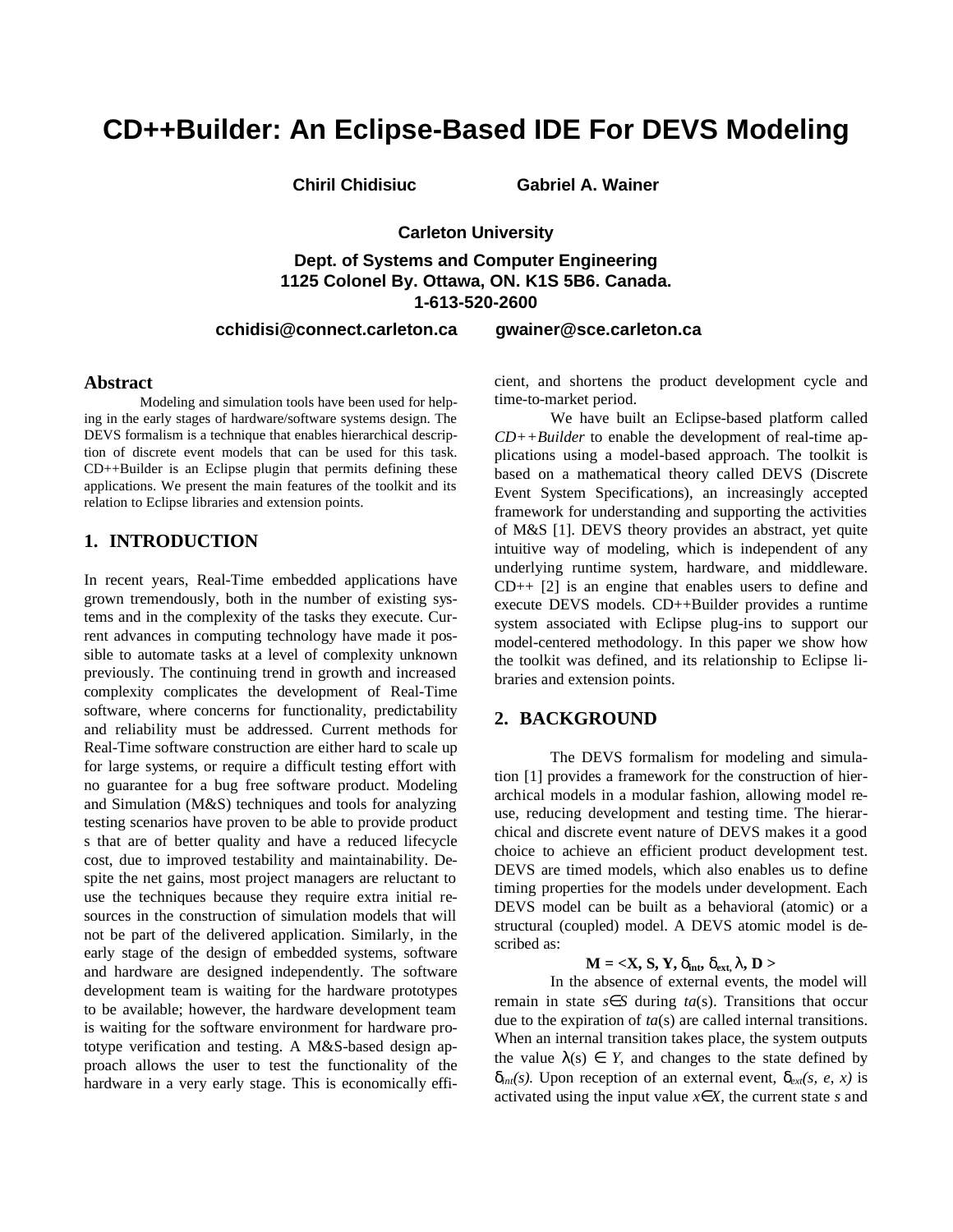the time elapsed since the last transition *e*. Coupled models are defined as:

# **CM = < X, Y, D, {Mi}, {Ii}, {Zij} , select >**

They consist of a set of basic models (*Mi*, atomic or coupled) connected through their interfaces. Component identifications are stored into an index (*D*). A translation function (*Zij*) is defined by using an index of influences created for each model (*Ii*). The function defines which outputs of model *Mi* are connected to inputs in model *Mj*.

CD++ [2][2] implements DEVS theory. The toolkit has been built as a set of independent software pieces, each of them independent of the operating environment chosen. The defined models are built as a class hierarchy, and each of them is related with a simulation entity that is activated whenever the model needs to be executed. New models can be incorporated into this class hierarchy by writing DEVS models in C++, overloading the basic methods representing DEVS specifications: external transitions, internal transitions and output functions. CD++ employs a virtual time simulation approach, which allows skipping periods of inactivity. A real-time engine enables simulation advancing based on the wall-clock.

# **3. CD++BUILDER**

CD++Builder packages all the potential tools that can be used in a CD++ project from the existing CD++ toolbox, the Eclipse workbench, and its own tool set. A default perspective for CD++Builder is given to support the CD++ environment. CD++ Builder was designed and developed as a plug-in for the Eclipse platform. The latest version of the plug-in is compatible with Eclipse 3.1.x release. The final product is required to provide the following functionalities:

- Create and configure a project
- Edit model files, including reserved word and key word highlighting
- Display models and execution results
- Display buttons and perform operation with buttons

| Navigator Panel                                                                                                                                                                                                                                                                                                                                               |                                                                                                                                                                                                                                                                                                                                                                                                                                                                                                                                                                              |                                                                 |
|---------------------------------------------------------------------------------------------------------------------------------------------------------------------------------------------------------------------------------------------------------------------------------------------------------------------------------------------------------------|------------------------------------------------------------------------------------------------------------------------------------------------------------------------------------------------------------------------------------------------------------------------------------------------------------------------------------------------------------------------------------------------------------------------------------------------------------------------------------------------------------------------------------------------------------------------------|-----------------------------------------------------------------|
|                                                                                                                                                                                                                                                                                                                                                               | Editor Panel<br>CD++ tools Buttons                                                                                                                                                                                                                                                                                                                                                                                                                                                                                                                                           |                                                                 |
|                                                                                                                                                                                                                                                                                                                                                               |                                                                                                                                                                                                                                                                                                                                                                                                                                                                                                                                                                              |                                                                 |
| CD +Builder - ATM.MA - Eclipse SDK                                                                                                                                                                                                                                                                                                                            |                                                                                                                                                                                                                                                                                                                                                                                                                                                                                                                                                                              | $\Box$ $\Box$ $\times$                                          |
| File Elit Refactor Navigate Search Project Run Window Help                                                                                                                                                                                                                                                                                                    |                                                                                                                                                                                                                                                                                                                                                                                                                                                                                                                                                                              |                                                                 |
| $\mathbf{A} \mathbf{A} \mathbf{A} = \mathbf{A} \mathbf{A} \mathbf{A} + \mathbf{A} \mathbf{A} + \mathbf{A}$<br>F9<br>田曲                                                                                                                                                                                                                                        |                                                                                                                                                                                                                                                                                                                                                                                                                                                                                                                                                                              | <sup>2</sup> 33CD++Builder                                      |
| 二二国 日第 一日<br><b>RS</b> Navigator 23                                                                                                                                                                                                                                                                                                                           | <b>ATM.MAX</b>                                                                                                                                                                                                                                                                                                                                                                                                                                                                                                                                                               | $=$ $F$                                                         |
| <b>BEATM</b><br>×<br>e atm<br>T ATM_1.bat<br>T ATM_2.bat<br>T ATM.bat<br>ATM.EV<br><b>SA ATM.MA</b><br>ATMLOG_1.log<br>ATMLOG 2.log<br>ATMLOG_3.log<br>ATMLOG.log<br>ATMOUT 1.out<br>ATMOUT_2.out<br>ATMOUT_3.out<br>ATMOUT.out<br>c Balanceverifier.cpp<br>.c Balanceverifier.h<br>Balanceverifier.o<br>.c CardReader.cpp<br>ic CardReader.h<br>CardReader.o | [top]<br>components : auth cardreader@CardReader cashd; spenser@Cashdispenser<br>out : cash out<br>out : card out<br>in : in<br>Link : in card in@CardReader<br>Link : cardno out@CardReader in@auth<br>Link : amnt out@auth in@cashdispenser<br>Link : amnt out@auth eject@cardreader<br>Link : eject@auth eject@cardreader<br>Link : out@cashdispenser cash out<br>Link : card out@cardreader card out<br>[auth]<br>components : balancver@Balanceverifier pinver@PINverifier userface@UserInterfa<br>out : amnt out<br>out : eject<br>in: in<br>Link : in cardno@userface | ٨                                                               |
| $=$ $\Box$<br><b>RE</b> Outline 23<br>An outline is not available.                                                                                                                                                                                                                                                                                            | Link : get pin@pinver<br>get pin@userface<br>Link : pin out@userface pin in@pinver<br>Link : get amnt@pinver<br>get amnt@userface<br>Link : amnt out@userface amnt in@balancver<br>Link : get amnt out@balancver get amnt@userface<br>Link : amnt out@balancver amnt out<br>$\left( \frac{1}{2} \right)$<br><b>TITLE</b><br>CD++ConsoleView Tasks Console X<br>Debug<br>A console is not available.                                                                                                                                                                          | $\mathbb{R} \otimes \mathbb{R}$ , $\mathbb{R} \cdot \mathbb{C}$ |
|                                                                                                                                                                                                                                                                                                                                                               | 1:1<br>Writable<br>isert                                                                                                                                                                                                                                                                                                                                                                                                                                                                                                                                                     |                                                                 |

Outline Panel

Task List/Console Panel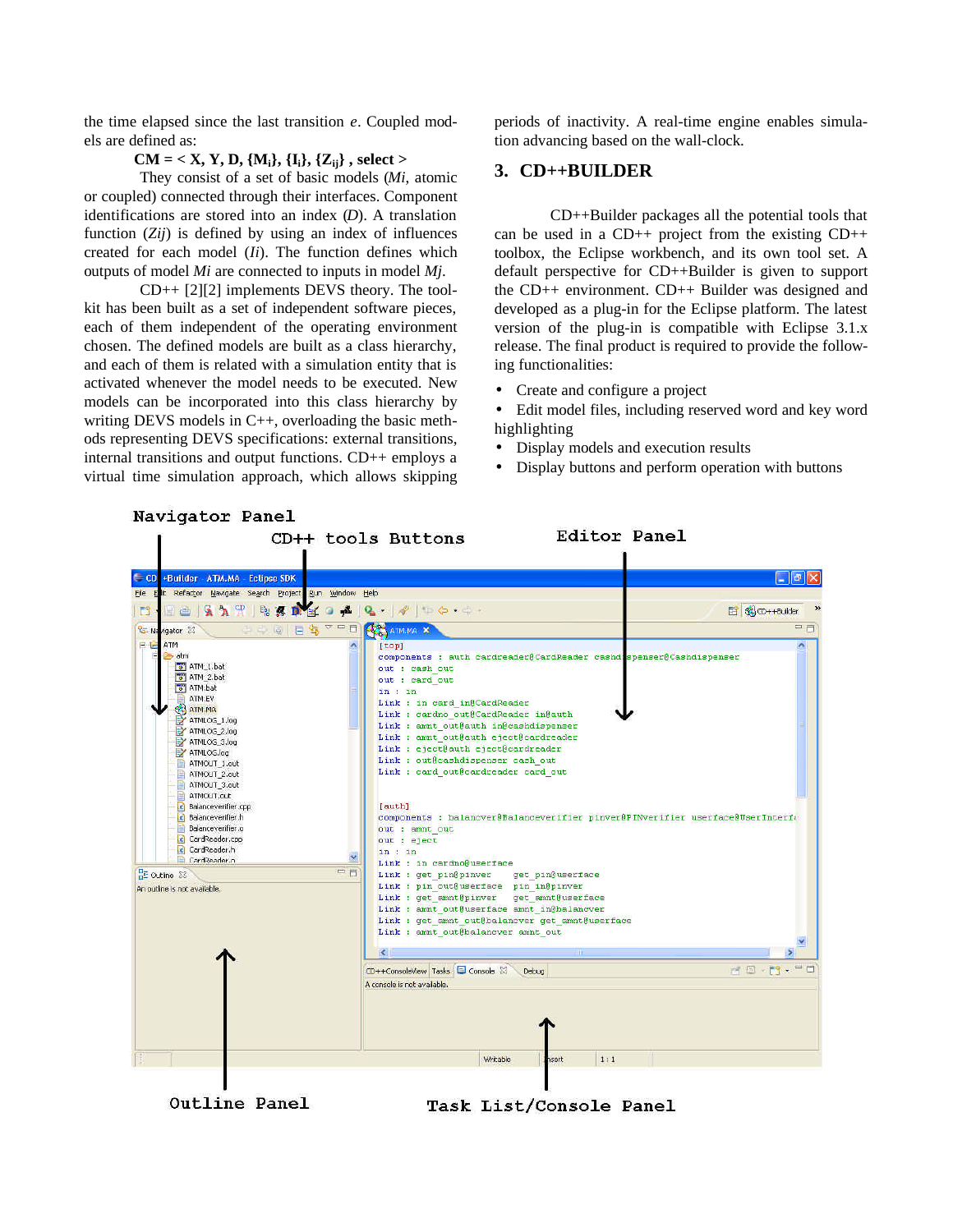#### **Figure 1.** *CD++Builder main window.*

In accordance with the Eclipse 3.1 platform specifications, the components of CD++ Builder plug-in are defined in the manifest file, which contains declarations of dependencies on other plug-ins, visibility of plug-in public classes to other plug-ins, declaration of its functionalities, and implementation of other plug-ins' extension points [5]. The plug-in was designed by extending the Eclipse framework extension points to meet the above requirements. The extension points are used as entry points that allow plug-ins to offer new services or contribute to the behaviour of the existing components and services. The requirements of CD++ Builder plug-in were implemented by extending the interfaces provided through the following extension points: org.eclipse.ui.ide.resourceFilters, org.eclipse.ui.editors, org. eclipse.ui.editors.documentProviders, org.eclipse.ui.views, org.eclipse.ui.newWizards, org.eclipse.ui.actionSets, org.eclipse.ui.popupMenus, org.eclipse.ui.perspectives and org.eclipse.ui.preferencePages. The following figure shows the main components of CD++Builder main Window.

As we can see, there are some basic components:

• **Navigator Panel:** allows user to view the current projects and their contents.

• **Editor panel:** allows user to view the contents of a selected file. It is programmed to open the default editor for that particular file.

• **Task list/Console panel:** a section to write down planned tasks for particular project. The task view also shows the errors encountered when compiling the project. The console will display any errors encountered while running a CD++ function and output from CD++ tools.

• **Outline panel:** outlines the functions and objects in a selected class file. This portion is only implemented for C++ files.

### **4. DESIGN OVERVIEW**

The CD++ Builder plug-in is organized as a perspective, defined at the "org.eclipse.ui.perspectives" extension point. It also provides a project wizard (org. eclipse.ui.newWizards), a customized text editor, designed to work with model files (org.eclipse.ui.editors and org. eclipse.ui.editors.documentProviders), and a Console View Window to display the results of a running model as well as current system status (org.eclipse.ui.views).

The perspective implements the inherited methods from the **IPerspectiveFactory** interface to define the initial page layout and visible components (i.e. tabs, panels, and action sets), using the inherited method **createInitialLayout**. CD++Builder has a variety of

components to execute DEVS models and to analyze simulation results.

| Simulate Project                                                                                                                  | ×                                                    |
|-----------------------------------------------------------------------------------------------------------------------------------|------------------------------------------------------|
| Coupled Model file name (.ma)                                                                                                     |                                                      |
|                                                                                                                                   | <b>Browse</b>                                        |
| Event file name (.ev)                                                                                                             |                                                      |
| V ATM.EV                                                                                                                          | <b>Browse</b>                                        |
| Output file name (.out)                                                                                                           |                                                      |
| $\overline{V}$                                                                                                                    | <b>Browse</b>                                        |
| Log file name (.log)                                                                                                              |                                                      |
| $ \nabla $                                                                                                                        | <b>Browse</b>                                        |
| Simulation stop time (hh:mm:ss:ms)<br>(NOTE: unchecked time option means 'infinity' as stop time)<br>$\sqrt{100}$ : 00 : 00 : 000 |                                                      |
| Advanced Users Only. Enter desired parameters:                                                                                    |                                                      |
| г                                                                                                                                 |                                                      |
| Comments                                                                                                                          |                                                      |
|                                                                                                                                   | Save as .bat<br>Load, bat<br>Proceed<br>Close<br>kΙΙ |
| CD++ Modeler<br>File Edit<br>Execute<br>Animate                                                                                   | Help                                                 |
| 口房围身<br>Root Node<br>84<br>Atomic                                                                                                 | $\sim$ $\sim$<br>li uf<br>Coupled                    |
| States<br>Links<br><b>Ports</b><br>Vars                                                                                           |                                                      |
| Simulator Starts                                                                                                                  |                                                      |

**Figure 2. CD++ Builder button actions**

The main components are integrated as buttons located in the top toolbar:

- **Build:** This button automatically creates a makefile for a specific project and runs the *make* command to compile the source code for the models. The result is an executable to run a model.

- **Execute:** This button activates the CD++ engine. This executable represents a project-specific program that will execute a DEVS model.

- **Drawlog:** This button generates a file for easier visualization of the execution of a model.

- **CD++Modeler**: This button loads the CD++ Modeler program, a graphical tool for designing and executing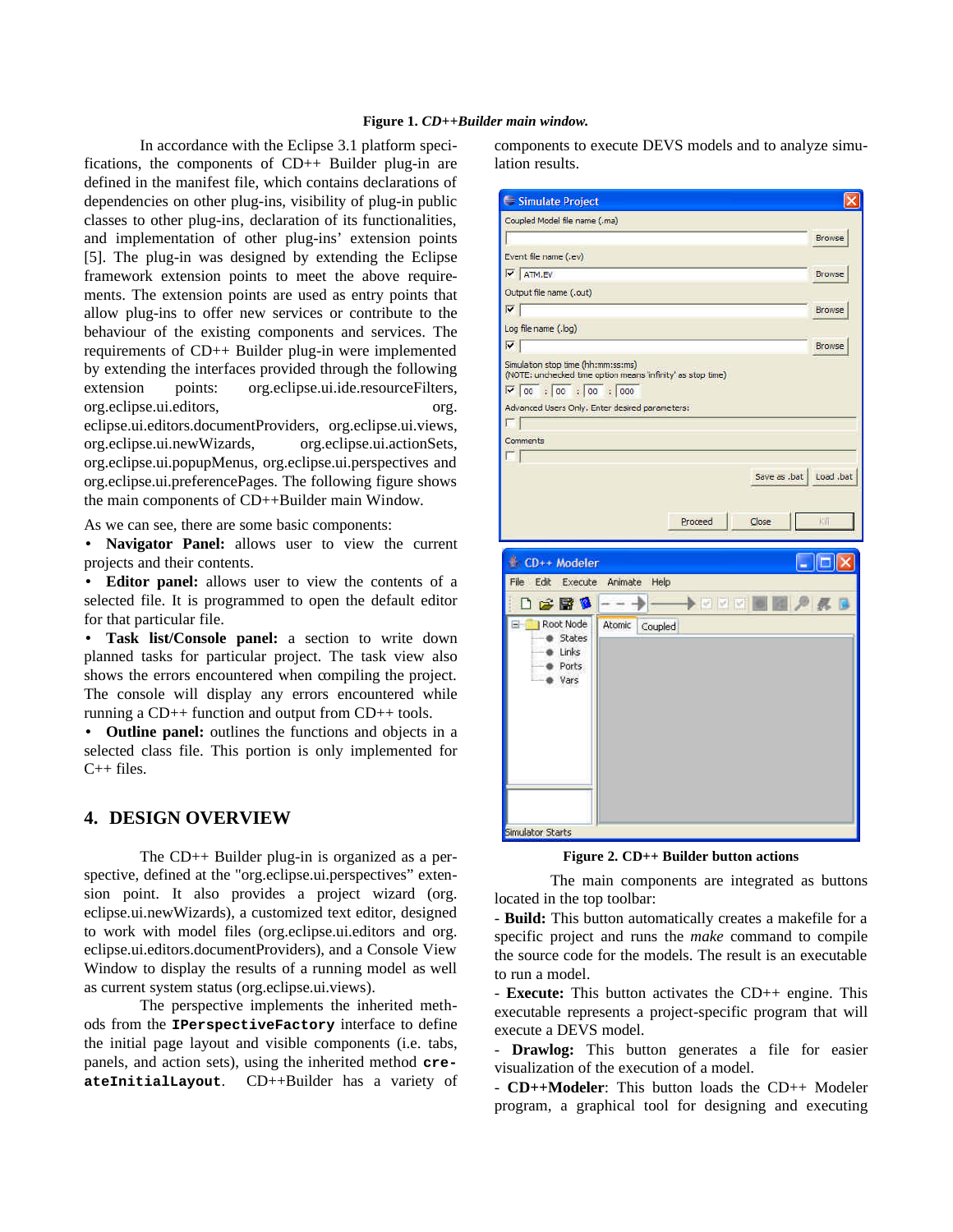DEVS models. In this application you can design atomic/ coupled models as well as animate the simulation results.

Each button has a corresponding class file, which defines the action for it. The association between a button and its action class was done using the **IworkbenchWindow ActionDelegate** interface. This interface was provided by extending the "org.eclipse.ui" extension point. Each action class implemented the inherited methods, one of which is the **run** method, inherited by **Iworkbench-** **Window ActionDelegate** interface from **IAction-Delegate** interface. The only method implemented for each action class is **run**, thus making the response of each button unique, which is analogous to **actionPerformed** of Java **ActionListener** interface. Figure 2 shows the description of the action taken when buttons are pressed: CDBuilder.buttons.SimuAction launches a dialog window to run the models, and the CDBuilder.buttons. BubbleEditorAction starts CD++Modeler.



**Figure 3. CD++ Builder project wizard class diagram**

To create a model, CD++ Builder includes a project wizard. Its functionalities were implemented by extending the "org.eclipse.ui.newWizards" interfaces: **BasicNew ProjectResourceWizard**, **WizardPage**, and **IWorkbenchPreferencePage**. The relationship between the interfaces and the classes that extend them is

shown in Figure 3. The **BasicNewProject ResourceWizard** interface is a workbench wizard that creates a new project resource in the workspace. The class **CDProjectWizard** implements the interface. A page was added to the interface-predefined basic structure of the wizard, where client's name must be entered, by us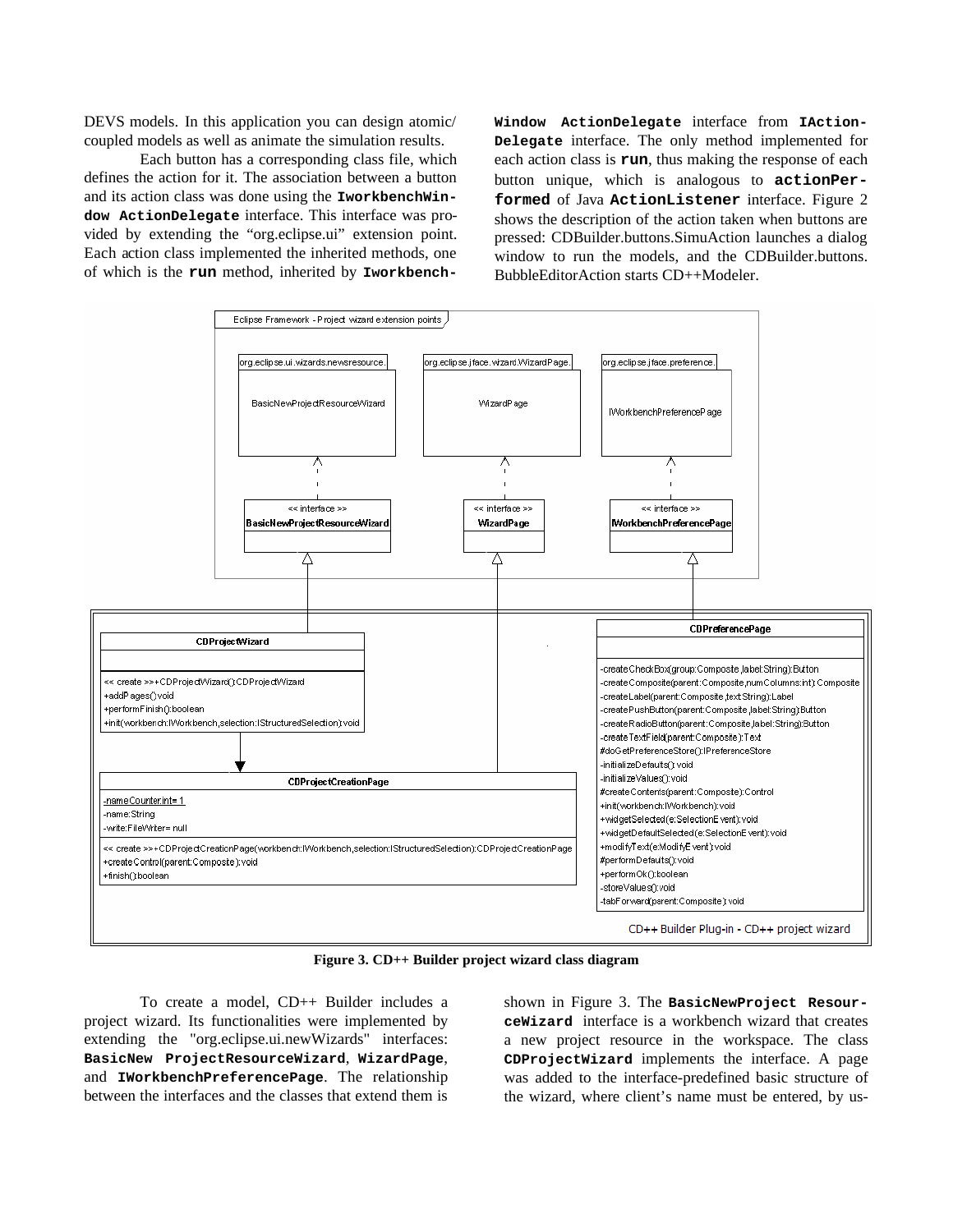ing the **CDProjectCreationPage** class, which implemented the **WizardPage** interface. **CDProjectWizard** class, which inherited from interface **BasicNewProject ResourceWizard** icnludes the method **addPage**, added the page to the wizard**.** When the client finishes entering data into CD++ project wizard pages and clicks button *Finish*, the method **performFinish** of **CDProject-Wizard** is called, which creates a project resource with user-entered name. After the model is, the next step is to define the components of the model. The components of the model are listed in the model file with extension. The **cseEditor** editor was set to be the default text editor for CD++Builder plug-in (**Figure 1**). It inherited the **TextEditor** interface provided by "org.eclipse.ui.text.TextEditor". **cseEditor** uses **cse DocumentProvider**, which implemented methods of the **FileDocumentProvider** interface, provided by "org.eclipse.ui.text.FileDocumentProvider". The **cse DocumentProvider** allows the plug-in to create and save the files by implementing the methods of **File-DocumentProvider** interface. To define the behaviour of the syntax editor, a configuration class must be created and associated with the coupling syntax editor (cse). The configuration class for the coupling syntax editor **cseEditor** was chosen to be the **cseConfiguration**, which implemented the **Source Viewer Configuration** interface provided by the "org.eclipse.jface.text.source.Source ViewerConfiguration" extension point. To create database of reserved words for highlighting, a **cseScanner** and **cseWord-Detector** classes implemented interfaces **RuleBased-Scanner** and **IWordDetector** respectively from the "org.eclipse.jface.text.rules" extension point.



#### **Figure 4. CD++ Builder text editor class diagram**

The results of simulation and error reporting can be directly viewed in CD++ Builder perspectives in the console panel (**Figure 5**). The "org.eclipse.ui.views" extension point was used to create the panel. By implementsion point was used to create the panel. By implementing the **ViewPart** interface methods, the **ConsoleView** class handles the display of messages in the console. The text,